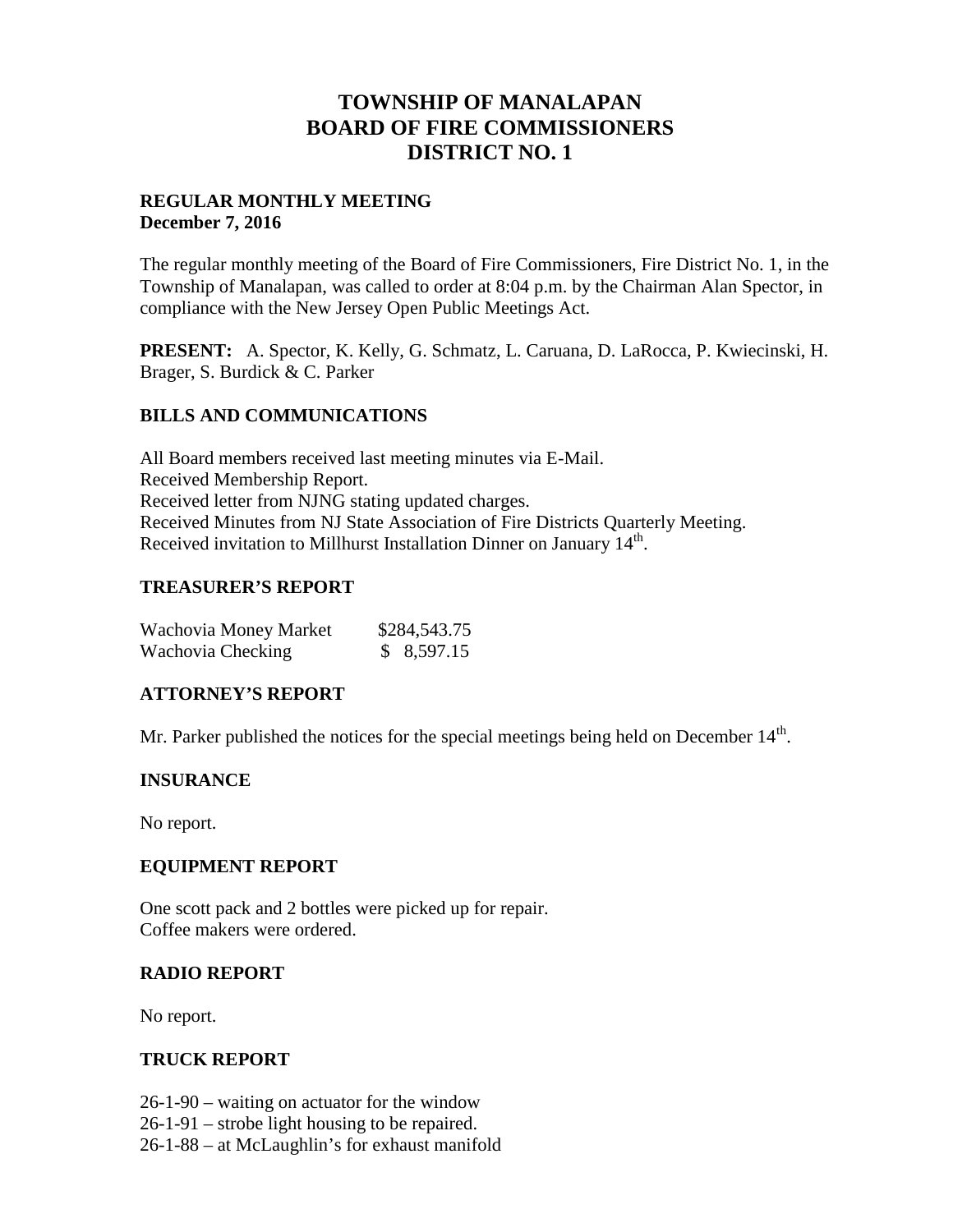# **CHIEF'S REPORT**

There have been 734 calls so far this year. The cabinet is being replaced in Rob DiTota's truck at no cost. Will look into price for window tinting and auto start. Steve Ross and Basil Mantagas completed fire police school.

# **ASSOCIATION REPORT**

Hal has a meeting with the Fire Store rep to go over open invoices. Association has a meeting with the auditor on December  $12<sup>th</sup>$ . Discussion held regarding roof at Satellite.

#### **TRUSTEES' REPORT**

No report.

# **OLD BUSINESS**

See attached.

#### **NEW BUSINESS**

Commissioner Schmatz made a motion to pay all vouchers; this was seconded by Commissioner LaRocca. All voted aye.

Commissioner Kelly made a motion to hold a public hearing to approve the purchase of a utility truck on Wednesday, December  $14<sup>th</sup>$  from 2 p.m. to 9 p.m.; this was seconded by Commissioner Spector. All voted aye.

Commissioner Kelly made a motion to hold a special meeting to introduce the 2017 budget on Wednesday, December  $14<sup>th</sup>$  at 9:05 p.m.; this was seconded by Commissioner Spector. All voted aye.

Commissioner Schmatz made a motion to purchase the following replacement items  $-6$ spanner wrenches, 24 safety glasses, 6 nomex hoods, 6 boxes of wipers for the masks, finger sensor for Rad 57, 3 personal lights and battery for bullard camera on 26-1-80; this was seconded by Commissioner Kelly. All voted aye.

Meeting opened to the public at 8:55 P.M.

A motion was made by Commissioner Spector to adjourn; it was seconded by Commissioner Kelly and all voted aye.

Meeting adjourned at 8:57 P.M.

Respectfully submitted, Kenneth Kelly, Clerk